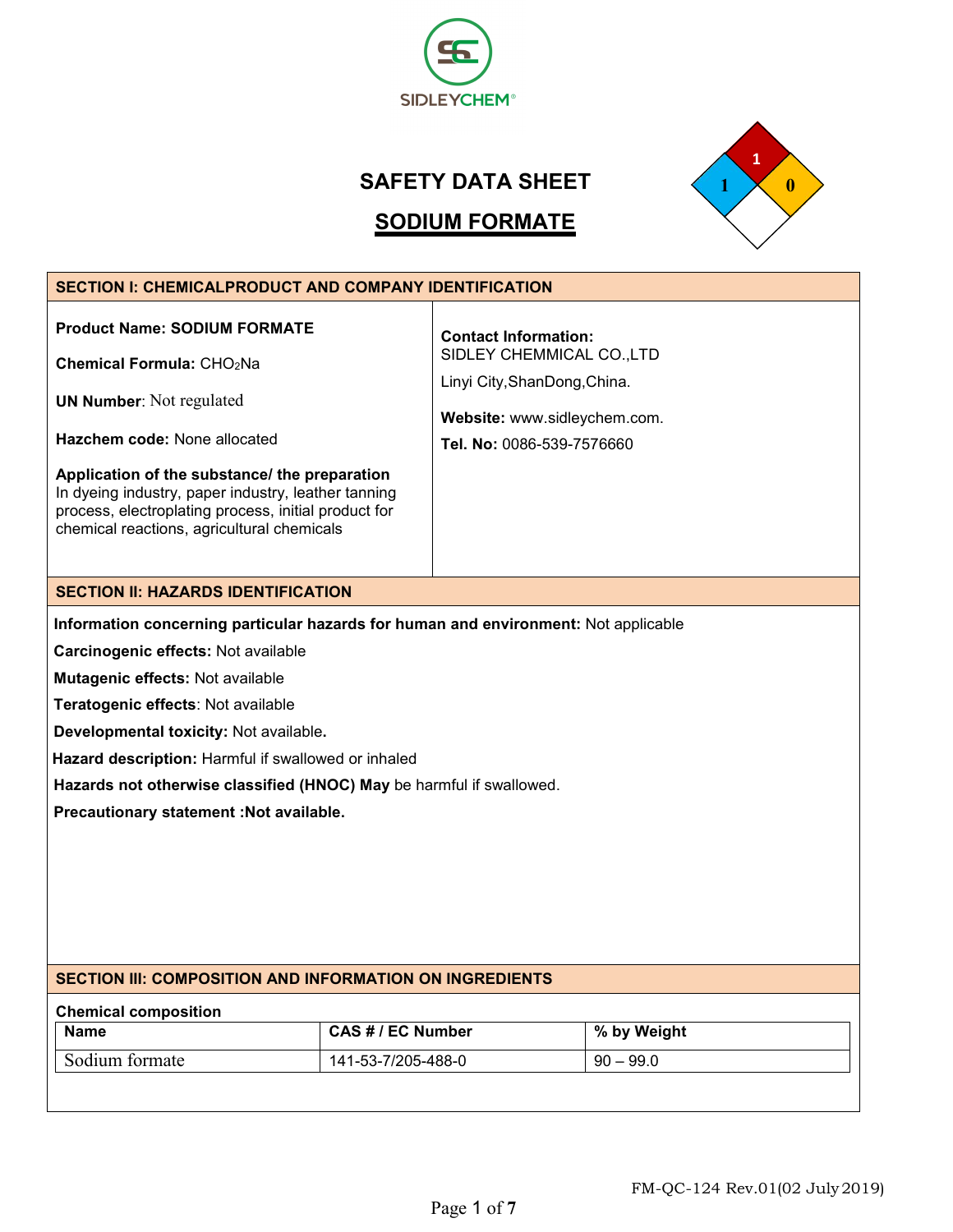

#### **SECTION IV: FIRST AID MEASURES**

**After inhalation:** Take affected persons into fresh air, restore breathing, First Aid measures not required.

**After skin contact:** Rinse with warm water.

**After eye contact:**Rinse opened eye for several minutes under running water.

**After swallowing**: Induce vomiting of conscious patient immediately by giving plenty of water to drink. Consult physician immediately in case of an unconscious victim

#### **SECTION V: FIRE FIGHTING MEASURES**

**Suitable extinguishing agents:**

CO2, powder or water spray. Fight larger fires with water spray or alcohol resistant foam.

**Unsuitable extinguishing media:** Water with full jet as this can form a dustcloud

**Protective equipment:** No special measures required.<br>At higher temperature decomposed to carbon dioxide and carbon monoxide gas.

#### **SECTION VI: ACCIDENTAL RELEASE MEASURES**

**Person-related safety precautions:** If dusty conditions wear respiratory protective device. with dust filters **gloves** and protective clothing for hygienic reasons. Ensure adequate ventilation, especially in confined areas**.**

**Measures for environmental protection:** Do not allow to enter sewers/surface or ground water**.**

**Measures for cleaning/collecting:** Sweep up and containerize for reclamation or disposal.

**Additional information:** No dangerous substances are released.

**Small spill:** Vacuum or sweep material and place in a disposal container.

**Large spill:** Cover powder spill with plastic sheet or tarp to minimize spreading. Sweep up in a disposal container.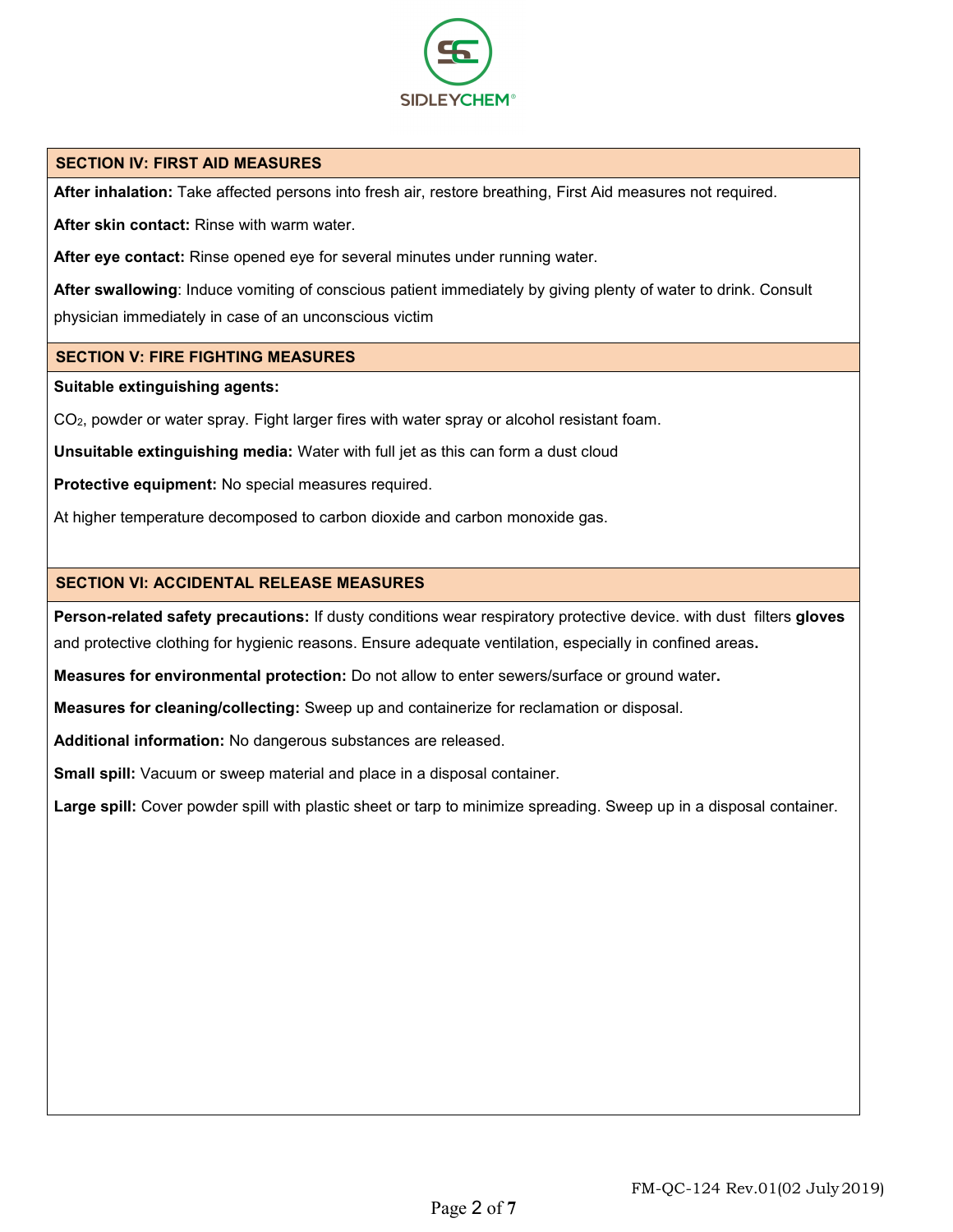

### **SECTION VII: HANDLING AND STORAGE**

**Handling:**

**Information for safe handling:** Ensure good ventilation/exhaustion at the work place especially confined space. Avoid generation of dust.

**Storage:**

**Requirements to be met by store rooms and receptacles:** Store in a cool dry location with ventilation.

**Further information about storage conditions:** This product is hygroscopic**.**

Packing: In 25 kgs polypropylene bags & in 500/1000 kgs polypropylene jumbo bags.

# **SECTION VIII: EXPOSURE CONTROLS / PERSONAL PROTECTION**

#### **Ingredients with limit values that require monitoring at the work place:**

The Product does not contain any relevant quantities of materials with critical values that have to be monitored at the workplace.

**OES:** Short term value \* 15 mg/m<sup>3</sup>

Long term value \* 10 mg, \*\* 5mg/m<sup>3</sup>

\* Total inhalable dust \*\* Respirable dust.

**OSHA PEL: TWA: 15 mg/m<sup>3</sup> total dust TWA:** 5 mg/m<sup>3</sup> respirable fraction

**Exposure limits:**

**NIOSH/ACGIH: None listed**

**Ontario/ Alberta/ British Columbia: TWA:** 10 mg/m<sup>3</sup> total dust TWA: 3 mg/m<sup>3</sup> Respirable fraction.

**Personal protective equipment:** General protective and hygienic measures**:** The usual precautionary measures are to be adhered to when handling chemicals.

**Respiratory protection:** Suitable respiratory protective device recommended

**Protection of hands:**



**Protective gloves**

**Material of gloves: Chloroprene** rubber, CR Nitrile rubber, NBR.

**Penetration time of glove material:**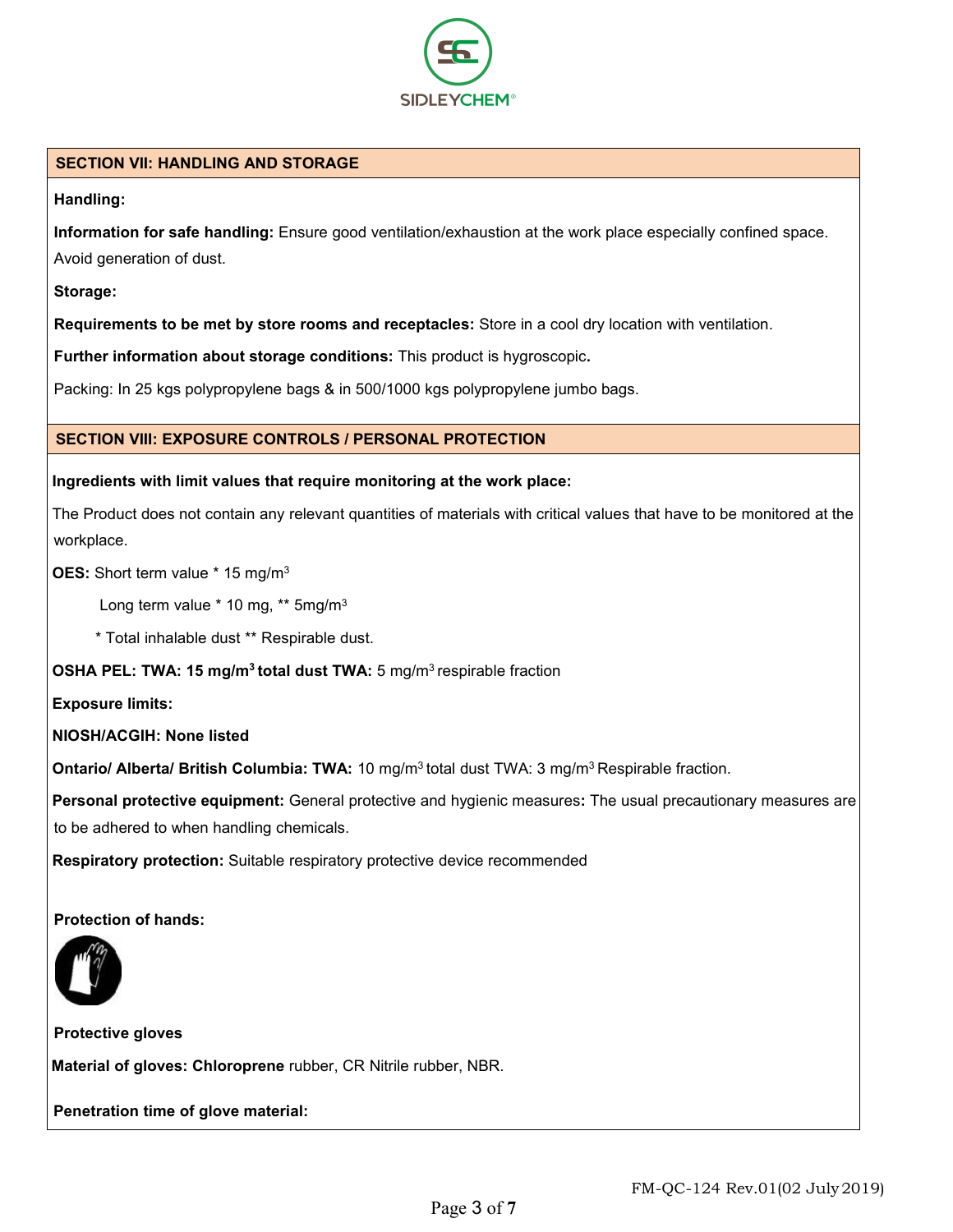

The exact break through time has to be found out by the manufacturer ofthe protective gloves and has to be observed.

**Eye protection:**



**Safety glasses.**

# **SECTION IX: PHYSICAL AND CHEMICAL PROPERTIES**

**General Information**:

**Form: Crystalline.**

**Color: White**

**Odor:** Odorless

**Change in condition:**

**Melting point/Melting Range:** 253 – 258 <sup>O</sup>C.

**Flash point:** Not applicable. ·

**Density at 20 <sup>O</sup>C:** 1919 kg/m³.

**Solubility in / Miscibility with water**: Easily

soluble. · **Partition coefficient: n-octanol /water**: -1.55/-0.22

log POW **Decomposition temperature:** 411  $\circ$ C

# **SECTION X: STABILITY AND REACTIVITY**

**Chemical Stable:** Stable at normal temperature

The produce is hygroscopic. readily absorbs moisture from atmosphere - solutions are strong base

**Thermal decomposition/conditions to be avoided:** Avoid flames and strong mineral acids**.**

**Dangerous reactions:** No dangerous reactions known.

**Dangerous decomposition products:** No dangerous decomposition products known.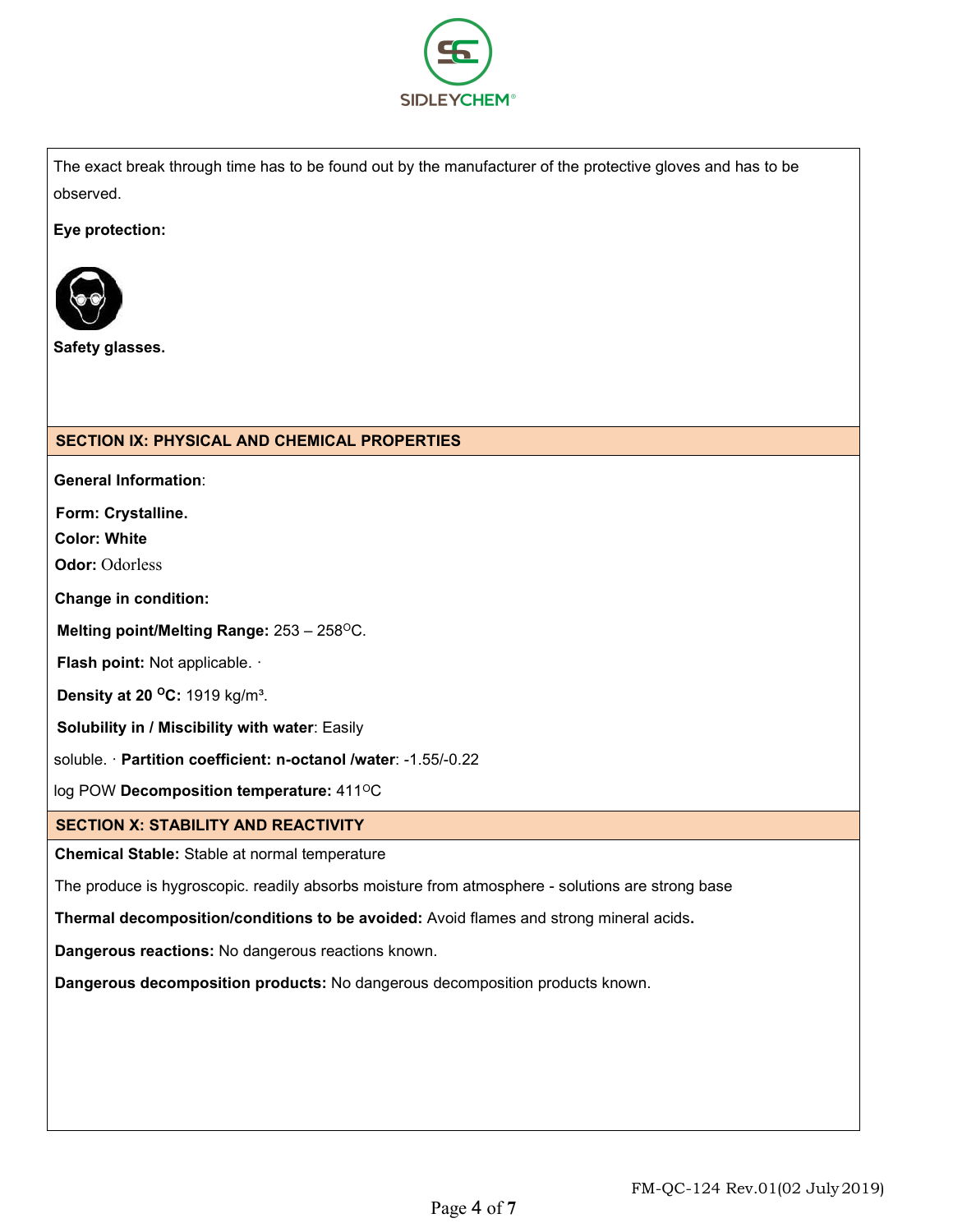

#### **SECTION XI: TOXICOLOGICAL INFORMATION**

#### **Acute Toxicity:**

# **LD/LC50 values relevant for classification:**

# **141-53-7 sodium formate**

| Oral (OECD Test No. 420)   | ∟D50 | $3000$ mg/kg(rat)  |
|----------------------------|------|--------------------|
| Dermal (OECD Test No. 402) | LD50 | $>$ 2000mg/kg(rat) |
|                            |      |                    |

**Primary irritant effect:**

**On the skin:** No irritating effect.

**OECD404**

**On the eye:** Slight irritating effect.

**EPA OTS798-4500**

**Sensitization:** No sensitizing effects known.

**Other information (about experimental toxicology): Ames test:** Negative (Not mutagen)

**Reproductive Toxicity:** This product does not contain any known or suspected reproductive hazards..

# **SECTION XII: ECOLOGICAL INFORMATION**

# **Information about elimination (persistence and degradability):**

# **141-53-7 sodiumformate**

| BOD28       | 86%(OECD306)        |
|-------------|---------------------|
| <b>COD</b>  | $\vert$ 240mg/g(O2) |
| Zahn-Wellen | $100\%$             |

The product is readily biodegradable.

**Behavior in environmental systems:**

**Mobility and bioaccumulation potential:** Does not accumulate in organisms

**Eco toxicological effects**

**Aquatic toxicity: Low toxicity to aquatic organism.**

# **141-53-7 sodiumformate**

| EC0      | >1000mg/l(daphnia)  |
|----------|---------------------|
| EC10/18h | 10600mg/l(bacteria) |
| EC50/48h | 790mg/l(alga)       |
| LC50/96h | $>1000$ mg/l(fish)  |

**Remark: Harmless to fish up to the tested concentration**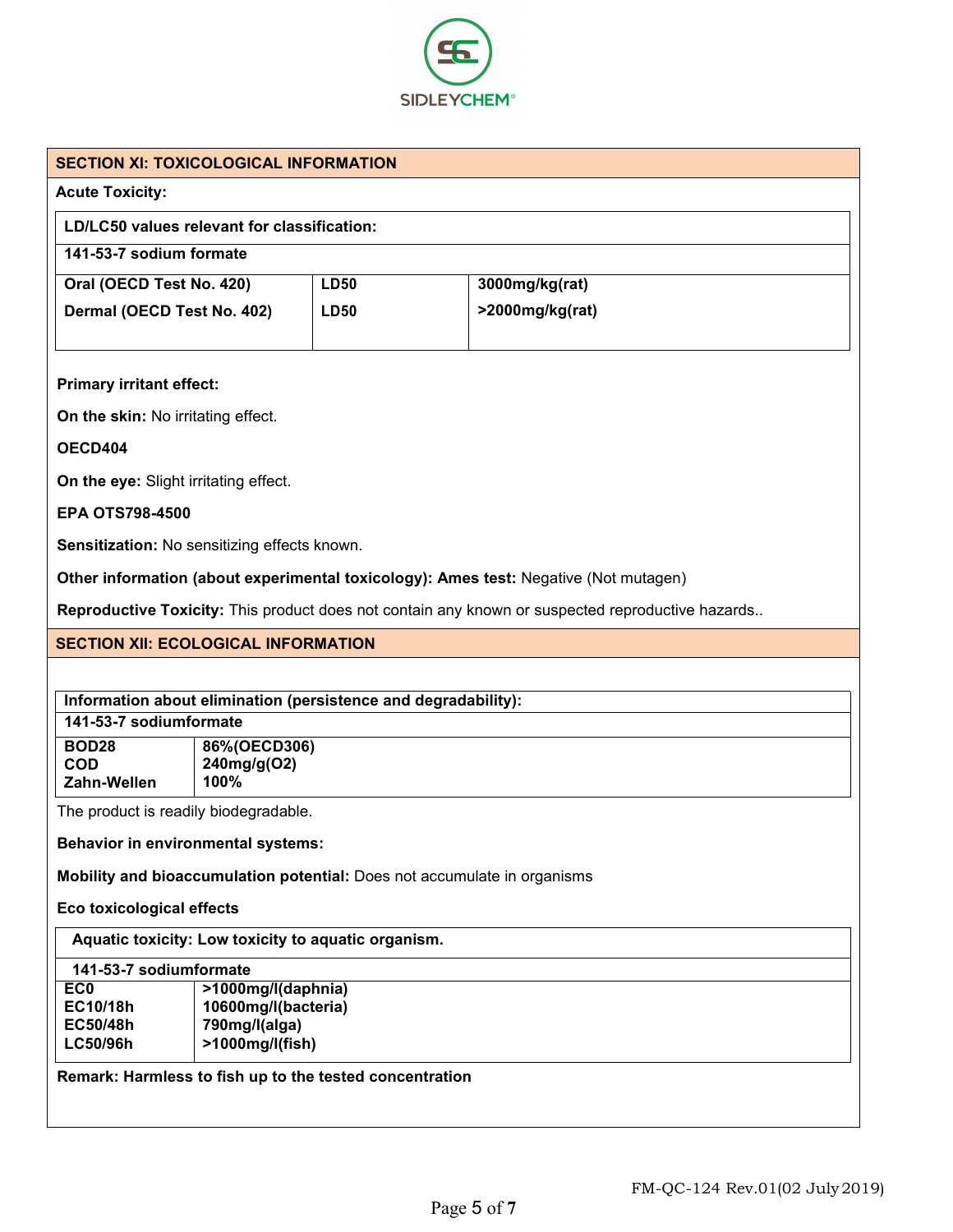

#### **SECTION XIII: DISPOSAL CONSIDERATION**

**Recommendation:** Disposal must be made according to official regulations.

### **SECTION XIV: TRANSPORT INFORMATION**

# **Land transport ADR/RID (cross-border)**

**ADR/RID class**: Not Regulated

**Maritime transport IMDG:**

**IMDG Class: :** Not Regulated **-**

**Air transport ICAO-TI and IATA-DGR:**

**ICAO/IATA Class:** Not Regulated

#### **DOT regulations (United States):**

**Hazard class: -**



**Transport/additional information:** Not dangerous according to above specifications.

# **SECTION XV: REGULATORY INFORMATION HMIS:** HealthHazard:1 Health Hazard **<sup>1</sup>** Fire Hazard:1 Fire Hazard **1** Reactivity:0 **Physical Hazard Association Control** Hazard Association Control Hazard Organization Control Hazard O Personal Protection: E Personal Protection E **NATIONALFIRE PROTECTIONASSOCIATION (U.S.A):** Health:1 Flammability:1 Reactivity:0 Specific Hazard:  $\sim$  1 **1 0**